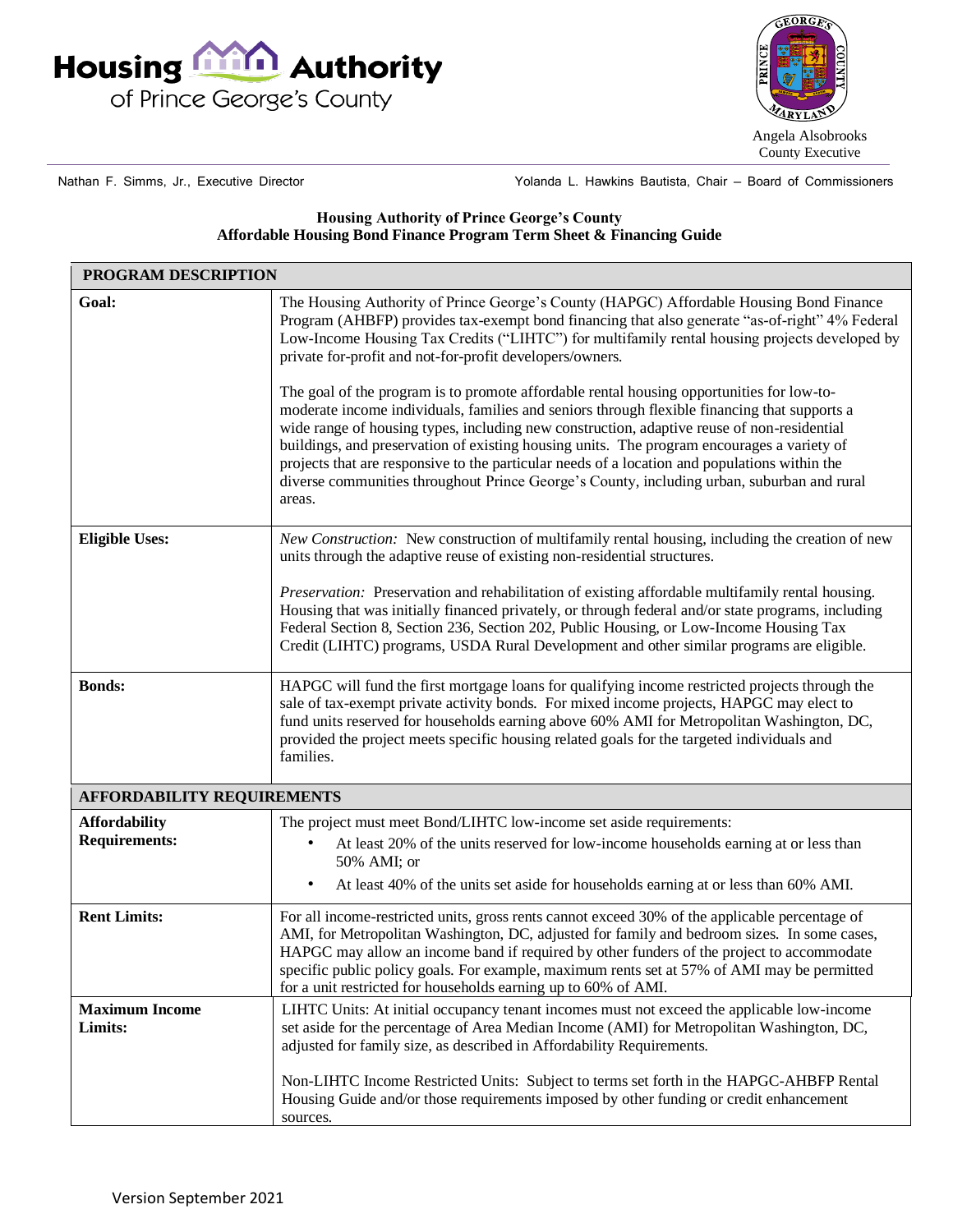| <b>Regulatory Agreement:</b>        | Borrowers will be required to enter into a Regulatory Agreement to ensure compliance with<br>IRS and HAPGC-AHBFP policy guidelines including but not limited to, income restrictions,<br>LIHTC requirements, restrictions on transfers, and financial reporting, typically for a period of |  |
|-------------------------------------|--------------------------------------------------------------------------------------------------------------------------------------------------------------------------------------------------------------------------------------------------------------------------------------------|--|
|                                     | at least 30 years for new construction projects and for a period of at least 40 years for<br>preservation and supportive housing projects.                                                                                                                                                 |  |
|                                     | The Regulatory Agreement must be executed prior to the issuance of the bonds. Requirements<br>imposed by other loan, investment, credit enhancement, and/or subsidy sources may be more<br>restrictive but must be consistent with the HAPGC Regulatory Agreement.                         |  |
| <b>BORROWER REQUIRMENTS</b>         |                                                                                                                                                                                                                                                                                            |  |
| <b>Eligible Borrowers:</b>          | The borrower may be a for-profit or not-for-profit organization. The sponsor and principal<br>participants in the project must not be in default under any existing mortgage financing and must<br>meet all HAPGC-AHBFP credit review criteria.                                            |  |
|                                     | FIRST MORTGAGE LOAN TERMS                                                                                                                                                                                                                                                                  |  |
| <b>Construction Loan</b><br>Amount: | Bond proceeds must fund at least 50% of the total development cost of the project. Not less than<br>95% of costs funded by bond proceeds must be "good costs" as determined by bond counsel.                                                                                               |  |
| <b>Permanent Loan:</b>              | Amount: Maximum 85% LTV of as-built or replacement cost appraised value (or such other level<br>established by a credit enhancement provider acceptable to HAPGC-AHBFP), based on an<br>independent appraisal commissioned by the lender and acceptable to HAPGC.                          |  |
|                                     | Income to Operating Expense:<br>Annual minimum of 1.15:1.0 coverage or as set by the permanent credit enhancer and<br>acceptable to HAPGC.                                                                                                                                                 |  |
|                                     | Debt Service Coverage:<br>Annual minimum of 1.15:1.0, or as set by permanent credit enhancer and acceptable to HAPGC-<br>AHBFP.                                                                                                                                                            |  |
|                                     | Prepayment: Mortgage loans financed under the HAPGC-AHBFP) generally cannot be<br>prepaid prior to a date which is 10 years from the closing date.                                                                                                                                         |  |

| <b>Interest Rate:</b>                                       | A fixed or floating rate set at closing depending on risk, market conditions, and loan type.                                                                                                                                                                                                                                                                                                                                                                                                                                                                                                                                                                                                                       |
|-------------------------------------------------------------|--------------------------------------------------------------------------------------------------------------------------------------------------------------------------------------------------------------------------------------------------------------------------------------------------------------------------------------------------------------------------------------------------------------------------------------------------------------------------------------------------------------------------------------------------------------------------------------------------------------------------------------------------------------------------------------------------------------------|
| <b>Credit Enhancement and</b><br><b>Mortgage Insurance:</b> | Credit enhancement is required in the full amount of the first mortgage loan. Such enhancement<br>may take the form of a direct pay letter of credit from a highly rated (AA) institution or a credit<br>facility provided by a Government Sponsored Enterprise (GSE). Other acceptable forms of<br>credit enhancements include mortgage insurance provided by FHA.<br><i>Note:</i> AHBFP is HAPGC's primary vehicle for financing affordable housing projects. Bonds<br>issued under AHBFP are not rated by any of the credit rating services. As a result, developers<br>are required to provide, and pay for, a credit enhancement facility acceptable to HAPGC unless<br>the bonds are to be privately placed. |
| <b>Term/Amortization:</b>                                   | Expected permanent term of 30 years for first mortgages, with a 30-year amortization schedule.<br>Projects using FHA mortgage insurance may have a 40-year amortization, with applicable term.                                                                                                                                                                                                                                                                                                                                                                                                                                                                                                                     |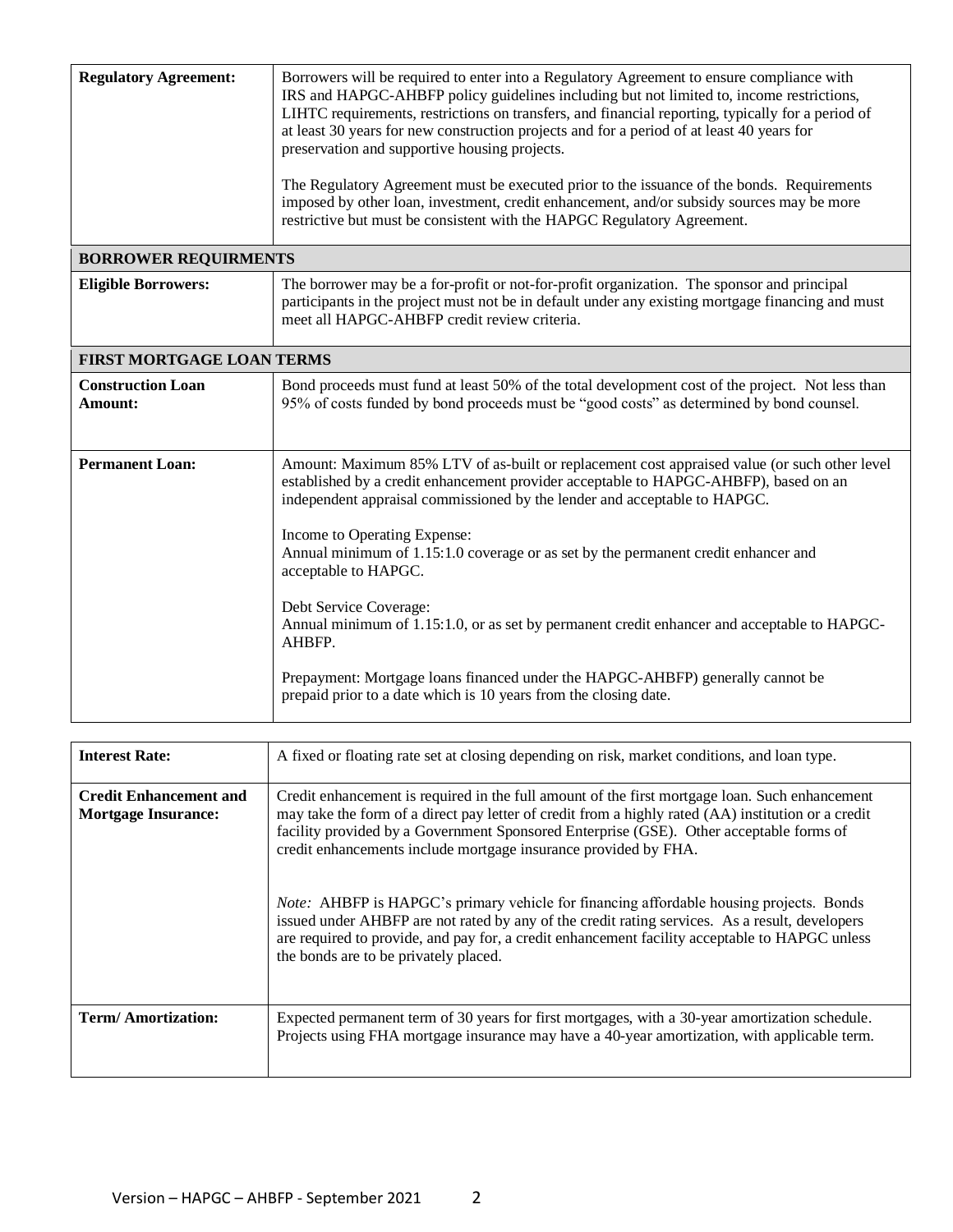| <b>Financing and Servicing</b><br>Fees: | Application Fee: With the submission of an application, project sponsor will pay a nonrefundable<br>five-thousand-dollar (\$5,000) application fee.                                                                                                                                                 |
|-----------------------------------------|-----------------------------------------------------------------------------------------------------------------------------------------------------------------------------------------------------------------------------------------------------------------------------------------------------|
|                                         | HAPGC-AHBFP Credit Underwriting Fee: A credit underwriting fee of 10 basis points (.10%)<br>of the bond amount requested will be due at bond closing.                                                                                                                                               |
|                                         | <b>Inducement Resolution Fee:</b> Upon approval of an Inducement Resolution by the full HAPGC<br>Board, the borrower will pay a fee equal 15 basis points (.15%) of the bond amount requested, will<br>be due at bond closing.                                                                      |
|                                         | HAPGC-AHBFP Commitment Fee: Upon execution of the Commitment Letter between HAPGC<br>and the borrower, the borrower will pay 25 basis points (.25%) of the bond amount requested, will<br>be due at bond closing.                                                                                   |
|                                         | <b>Financing Fee:</b> A financing fee of 100 basis points (1%) of the bond amount will be due at bond<br>closing.                                                                                                                                                                                   |
|                                         | <b>HAPGC-AHBFP Servicing Fee:</b> An annual fee equal to the present value of 25 basis points<br>(.25%) of the original bond amount will be included in the financing.                                                                                                                              |
|                                         | <b>Other Fees:</b>                                                                                                                                                                                                                                                                                  |
|                                         | <b>Credit Enhancement Fees:</b> The borrower will be responsible for any fees charged by credit<br>enhancement providers and such fees will be recognized as an expense that may be included in the<br>mortgage.                                                                                    |
|                                         | Third Party Fees: The borrower will be responsible for any fees related to third party vendors<br>whose services are required for approval of financing including, but not limited to, appraisals,<br>market studies, environmental testing etc. which costs may be included in the bond financing. |

|                        | <b>HAPGC-AHBFP Estimated Underwriters' Fee: 1% of the total bond amount. This fee does not</b><br>apply to back-to-back projects or Private Placement projects.<br><b>Other Closing Fees:</b> In addition to the fees above, projects financed under HAPGC-AHBFP are<br>required to pay for a portion the financial advisor fee for the transaction. Projects funded under<br>other financing vehicles (i.e. the private placement and back-to-back programs) are required to pay<br>the fees listed above, excluding underwriters' fees, and certain other costs of issuance. These fees<br>include: Trustee's fees, Financial Advisor Fee TEFRA Fee and Bond Counsel Fees. |
|------------------------|------------------------------------------------------------------------------------------------------------------------------------------------------------------------------------------------------------------------------------------------------------------------------------------------------------------------------------------------------------------------------------------------------------------------------------------------------------------------------------------------------------------------------------------------------------------------------------------------------------------------------------------------------------------------------|
| PRO FORMA REQUIREMENTS |                                                                                                                                                                                                                                                                                                                                                                                                                                                                                                                                                                                                                                                                              |

| <b>Developer's Fee:</b> | The maximum allowable developer fee is not to exceed 10% of acquisition plus 15% on all other<br>projects costs, excluding reserves, partnership expenses, syndication fees and developer fee.<br>(Developer fees may also be governed by insurers/credit enhancers or investors.) |
|-------------------------|------------------------------------------------------------------------------------------------------------------------------------------------------------------------------------------------------------------------------------------------------------------------------------|
|                         | HAPGC may require a reduction in paid developer fee in order to reduce public subsidy.                                                                                                                                                                                             |
|                         | Deferred Fee is considered an equity contribution and source for the project. Any deferred<br>developer fee is subject to HAPGC-AHBFP review.                                                                                                                                      |
|                         |                                                                                                                                                                                                                                                                                    |